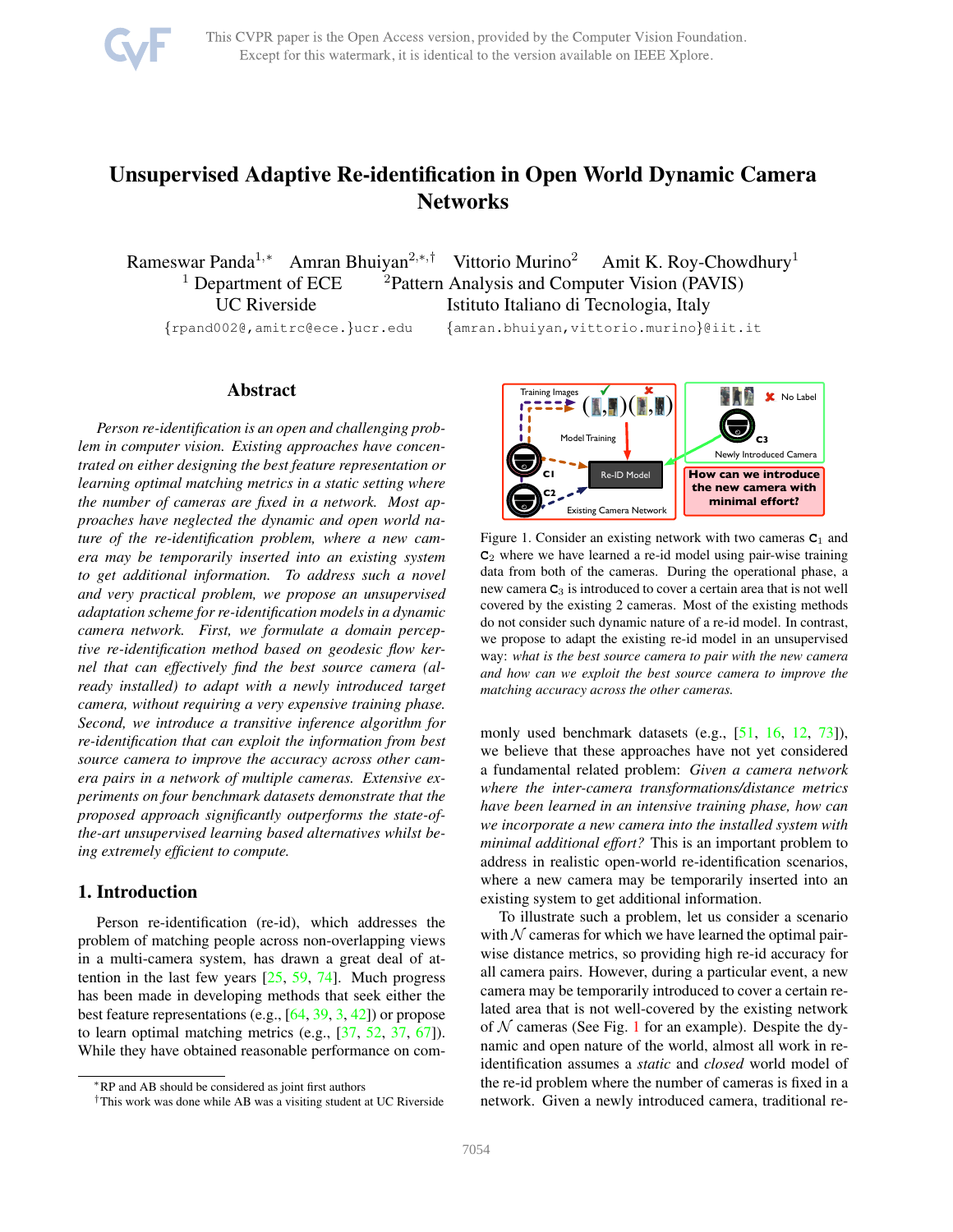<span id="page-1-0"></span>id methods will try to relearn the inter-camera transformations/distance metrics using a costly training phase. This is impractical since labeling data in the new camera and then learning transformations with the others is time-consuming, and defeats the entire purpose of temporarily introducing the additional camera. Thus, there is a pressing need to develop *unsupervised* learning models for re-identification that can work in such dynamic camera networks.

Domain adaptation [\[15,](#page-8-5) [32\]](#page-8-6) has recently been successful in many classical vision problems such as object recognition [\[24,](#page-8-7) [56,](#page-9-9) [19\]](#page-8-8) and activity classification [\[48,](#page-9-10) [69\]](#page-9-11) with multiple classes or domains. The main objective is to scale learned systems from a source domain to a target domain without requiring prohibitive amount of training data in the target domain. Considering a newly introduced camera as target domain, we pose an important question in this paper: *Can unsupervised domain adaptation be leveraged upon for re-identification in a dynamic camera network?*

Unlike classical vision problems, e.g., object recognition [\[56\]](#page-9-9), domain adaptation for re-id has additional challenges. A central issue in domain adaptation is that from *which source to transfer*. When there is only one source of information available which is highly relevant to the task of interest, then domain adaptation is much simpler than in the more general and realistic case where there are multiple sources of information of greatly varying relevance. Re-identification in a dynamic network falls into the latter, more difficult, case. Specifically, given multiple source cameras (already installed) and a target camera (newly introduced), *how can we select the best source camera to pair with the target camera?* The problem can be easily extended to multiple additional cameras being introduced.

Moreover, once the best source camera is identified, *how can we exploit this information to improve the reidentification accuracy of other camera pairs?* For instance, let us consider  $C_1$  being the best source camera for the newly introduced camera  $C_3$  in Fig. [1.](#page-0-0) Once the pair-wise distance metric between  $C_1$  and  $C_3$  is obtained, can we exploit this information to improve the re-id accuracy across  $(C_2 - C_3)$ ? This is an especially important problem because it will allow us to now match data in the newly inserted target camera **C**<sup>3</sup> with all the previously installed cameras.

## 1.1. Overview of Solution Strategy

To address the first challenge, we propose an unsupervised re-identification method based on geodesic flow kernel  $[18, 19]$  $[18, 19]$  that can effectively find the best source camera to adapt with a target camera. Given camera pairs, each consisting of 1 (out of  $\mathcal N$ ) source camera and a target camera, we first compute a kernel over the subspaces representing the data of both cameras and then use it to find the kernel distance across the source and target camera. Then, we rank the source cameras based on the average distance and choose the one with lowest distance as the best source camera to pair with the target camera. This is intuitive since a camera which is closest to the newly introduced camera will give the best re-id performance on the target camera and hence, is more likely to adapt better than others. In other words, a source camera with lowest distance with respect to a target camera indicates that both of the sensors could be similar to each other and their features may be similarly distributed. Note that we learn the kernel with the labeled data from the source camera only.

To address the second challenge, we introduce a transitive inference algorithm for re-identification that can exploit information from best source camera to improve accuracy across other camera pairs. With regard to the example in Fig. [1](#page-0-0) in which source camera **C**<sup>1</sup> best matches with target camera **C**3, our proposed transitive algorithm establishes a path between camera pair  $(C_2 - C_3)$  by marginalization over the domain of possible appearances in best source camera **C**1. Specifically, **C**<sup>1</sup> plays the role of a "connector" between **C**<sup>2</sup> and **C**3. Experiments show that this approach indeed increases the overall re-id accuracy in a network by improving matching performance across camera pairs, while exploiting side information from best source camera.

# 1.2. Contributions

We address a novel, and very practical, problem in this paper — how to add one or more cameras temporarily to an existing network and exploit it for re-identification, without also adding a very expensive training phase. To the best of our knowledge, this is the first time such a problem is being addressed in re-identification research. Towards solving this problem, we make the following contributions:

(i) An unsupervised re-identification approach based on geodesic flow kernel that can find the best source camera to adapt with a newly introduced target camera in a dynamic camera network; (ii) a transitive inference algorithm to exploit the side information from the best source camera to improve the matching accuracy across other camera pairs; (iii) rigorous experiments validating the advantages of our approach over existing alternatives on multiple benchmark datasets with variable number of cameras.

## 2. Related Work

Person re-identification has been studied from different perspectives (see  $[74]$  for a recent survey). Here, we focus on some representative methods closely related to our work.

Supervised Re-identification. Most existing person re-identification techniques are based on supervised learning. These methods either seek the best feature representation [\[64,](#page-9-2) [39,](#page-9-3) [3,](#page-8-1) [49,](#page-9-12) [9,](#page-8-10) [55,](#page-9-13) [6,](#page-8-11) [5\]](#page-8-12) or learn discriminant metrics/dictionaries [\[37,](#page-8-2) [76,](#page-9-14) [53,](#page-9-15) [36,](#page-8-13) [38,](#page-8-14) [58,](#page-9-16) [23,](#page-8-15) [26,](#page-8-16) [72\]](#page-9-17) that yield an optimal matching score between two cameras or between a gallery and a probe image. Recently, deep learning methods have been applied to person re-identification [\[70,](#page-9-18) [68,](#page-9-19) [65,](#page-9-20) [10,](#page-8-17) [63,](#page-9-21) [43\]](#page-9-22). Combining feature representation and met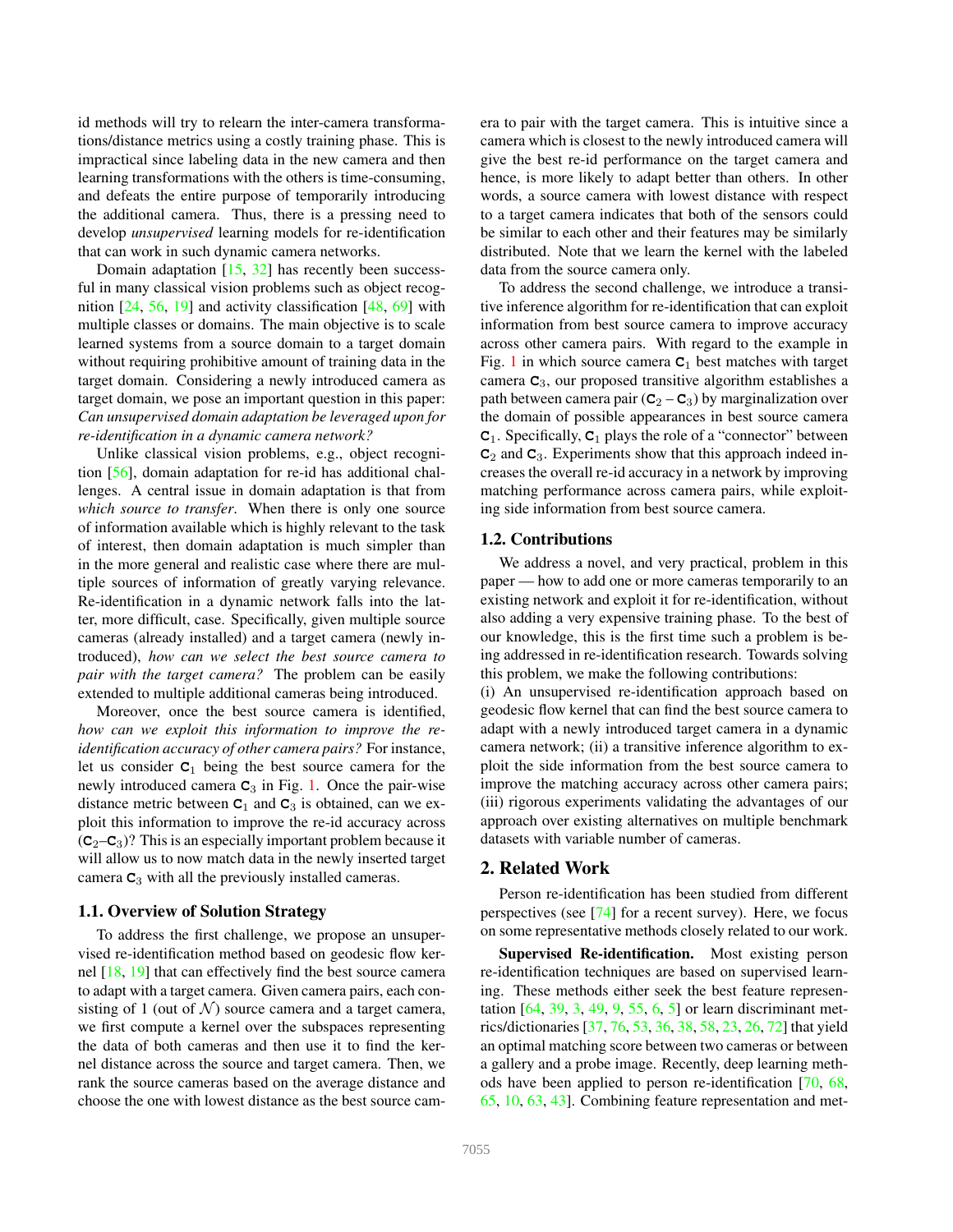<span id="page-2-2"></span>ric learning with end-to-end deep neural networks is also a recent trend in re-identification [\[1,](#page-8-18) [35,](#page-8-19) [66\]](#page-9-23). Considering that a modest-sized camera network can easily have hundreds of cameras, these supervised re-id models will require huge amount of labeled data which is difficult to collect in real-world settings. In an effort to bypass tedious labeling of training data in supervised re-id models, there has been recent interest in using active learning for re-identification that intelligently selects unlabeled examples for the experts to label in an interactive manner [\[40,](#page-9-24) [13,](#page-8-20) [50,](#page-9-25) [60,](#page-9-26) [14\]](#page-8-21). However, all these approaches consider a static camera network unlike the problem domain we consider.

Unsupervised Re-identification. Unsupervised learning models have received little attention in re-identification because of their weak performance on benchmarking datasets compared to supervised methods. Representative methods along this direction use either hand-crafted appearance features [\[47,](#page-9-27) [41,](#page-9-28) [46,](#page-9-29) [11\]](#page-8-22) or saliency statistics [\[71\]](#page-9-30) for matching persons without requiring huge amount of labeled data. Recently, dictionary learning based methods have also been utilized for re-identification in an unsupervised setting [\[28,](#page-8-23) [44,](#page-9-31) [29\]](#page-8-24). Although being scalable in real-world settings, these approaches have not yet considered the dynamic nature of the re-id problem, where new cameras can be introduced at any time to an existing network.

Open World Re-Identification. Open world recognition has been introduced in [\[4\]](#page-8-25) as an attempt to move beyond the dominant static setting to a dynamic and open setting where the number of training images and classes are not fixed in recognition. Inspired by such approaches, recently there have been few works in re-identification [\[77,](#page-9-32) [8\]](#page-8-26) which try to address the open world scenario by assuming that gallery and probe sets contain different identities of persons. Unlike such approaches, we consider yet another important aspect of open world re-identification where the camera network is dynamic and the system has to incorporate a new camera with minimal additional effort.

Domain Adaptation. Domain adaptation, which aims to adapt a source domain to a target domain, has been successfully used in many areas of computer vision and machine learning. Despite its applicability in classical vision tasks, domain adaptation for re-identification still remains as a challenging and under addressed problem. Only very recently, domain adaptation for re-id has begun to be considered [\[34,](#page-8-27) [75,](#page-9-33) [62,](#page-9-34) [45\]](#page-9-35). However, these studies consider only improving the re-id performance in a static camera network with fixed number of cameras.

To the best of our knowledge, this is the first work to address the intrinsically dynamic nature of re-identification in unconstrained open world settings, i.e., scenarios where new camera(s) can be introduced to an existing network, and which, the system will have to incorporate for reidentification with minimal to no human supervision.

## 3. Methodology

To adapt re-id models in a dynamic camera network, we first formulate a domain perceptive re-identification approach based on geodesic flow kernel which can effectively find the best source camera (out of multiple installed ones) to pair with a newly introduced target camera with minimal additional effort (Section [3.2\)](#page-3-0). Then, to exploit information from the best source camera, we propose a transitive inference algorithm that improves the matching performance across other camera pairs in a network (Section [3.3\)](#page-4-0).

## <span id="page-2-1"></span>3.1. Initial Setup

Our proposed framework starts with an installed camera network where the discriminative distance metrics between each camera pairs is learned using a off-line intensive training phase. Let there be  $N$  cameras in a network and the number of possible camera pairs is  $\binom{N}{2}$ . Let  $\{(\mathbf{x}_i^A, \mathbf{x}_i^B)\}_{i=1}^m$ <br>be a set of training samples, where  $\mathbf{x}_i^A \in \mathbb{R}^D$  represents feature representation of training a sample from camera view A and  $\mathbf{x}_i^B \in \mathbb{R}^D$  represents feature representation of the same person in a different camera view  $B$ . We assume that the provided training data is for the task of single-shot person re-identification, i.e., there exists only two images of the same person – one image taken from camera view  $A$ and another image taken from camera view B.

Given the training data, we follow KISS metric learning (KISSME) [\[30\]](#page-8-28) and compute the pairwise distance matrices such that distance between images of the same individual is less than distance between images of different individuals. The basic idea of KISSME is to learn the Mahalanobis distance by considering a log likelihood ratio test of two Gaussian distributions. The likelihood ratio test between dissimilar pairs and similar pairs can be written as

<span id="page-2-0"></span>
$$
\mathcal{R}(\mathbf{x}_i^{\mathcal{A}}, \mathbf{x}_j^{\mathcal{B}}) = \log \frac{\frac{1}{C_{\mathcal{D}}} \exp(-\frac{1}{2} \mathbf{x}_{ij}^T \Sigma_{\mathcal{D}}^{-1} \mathbf{x}_{ij})}{\frac{1}{C_{\mathcal{S}}} \exp(-\frac{1}{2} \mathbf{x}_{ij}^T \Sigma_{\mathcal{S}}^{-1} \mathbf{x}_{ij})}
$$
(1)

where  $\mathbf{x}_{ij} = \mathbf{x}_i^{\mathcal{A}} - \mathbf{x}_j^{\mathcal{B}}, \mathcal{C}_{\mathcal{D}} = \sqrt{2\pi |\Sigma_{\mathcal{D}}|}, \mathcal{C}_{\mathcal{S}} = \sqrt{2\pi |\Sigma_{\mathcal{S}}|},$  $\Sigma_{\mathcal{D}}$  and  $\Sigma_{\mathcal{S}}$  are covariance matrices of dissimilar and similar pairs respectively. With simple manipulations, [\(1\)](#page-2-0) can be written as

$$
\mathcal{R}(\mathbf{x}_i^{\mathcal{A}}, \mathbf{x}_j^{\mathcal{B}}) = \mathbf{x}_{ij}^T \mathbf{M} \mathbf{x}_{ij}
$$
 (2)

where  $\mathbf{M} = \Sigma_{\mathcal{S}}^{-1} - \Sigma_{\mathcal{D}}^{-1}$  is the Mahalanobis distance between covariances associated to a pair of cameras. We fol-low [\[30\]](#page-8-28) and clip the spectrum by an eigen-analysis to ensure M is positive semi-definite.

Note that our approach is agnostic to the choice of metric learning algorithm used to learn the optimal metrics across camera pairs in an already installed network. We adopt KISSME in this work since it is simple to compute and has shown to perform satisfactorily on the person re-id problem. We will also show an experiment using Logistic Discriminant-based Metric Learning (LDML) [\[21\]](#page-8-29) instead of KISSME later in Section [4.4.](#page-6-0)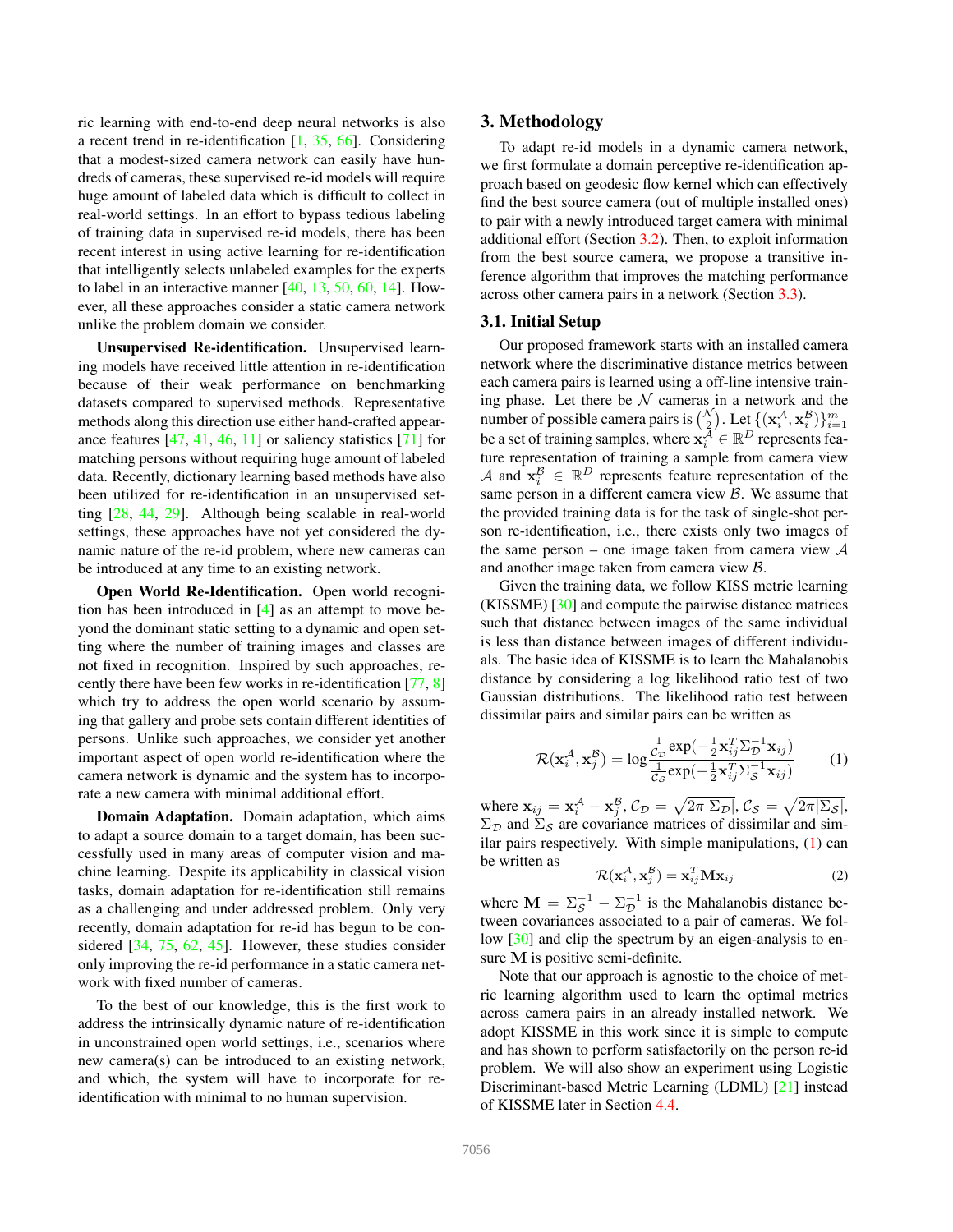#### <span id="page-3-4"></span><span id="page-3-0"></span>3.2. Discovering the Best Source Camera

Objective. Given an existing camera network where optimal matching metrics across all possible camera pairs are computed using the above training phase, our first objective is to select the best source camera which has the lowest kernel distance with respect to the newly inserted camera. Labeling data in the new camera and then learning distance metrics with the already existing  $N$  cameras is practically impossible since labeling all the samples may often require tedious human labor. To overcome such an important problem, we adopt an unsupervised strategy based on geodesic flow kernel  $[18, 19]$  $[18, 19]$  to learn the metrics without requiring any labeled data from the newly introduced camera.

Approach Details. Our approach for discovering the best source camera consists of the following steps: (i) compute geodesic flow kernels between the new (target) camera and other existing cameras (source); (ii) use the kernels to determine the distance between them; (iii) rank the source cameras based on distance with respect to the target camera and choose the one with the lowest as best source camera.

Let  $\{\mathcal{X}^s\}_{s=1}^{\mathcal{N}}$  be the  $\mathcal{N}$  source cameras and  $\mathcal{X}^{\mathcal{T}}$  be the newly introduced target camera. To compute the kernels in an unsupervised way, we extend a previous method  $[18]$  that adapts classifiers in the context of object recognition to reidentification in a dynamic camera network. The main idea of our approach is to compute the low-dimensional subspaces representing data of two cameras (one source and one target) and then map them to two points on a Grass-mannian<sup>[1](#page-3-1)</sup>. Intuitively, if these two points are close on the Grassmannian, then the computed kernel would provide high matching performance on the target camera. In other words, both of the cameras could be similar to each other and their features may be similarly distributed over the corresponding subspaces. For simplicity, let us assume we are interested in computing the kernel matrix  $\mathbf{K}^{\mathcal{ST}} \in \mathbb{R}^{D \times D}$ between the source camera  $\mathcal{X}^{\mathcal{S}}$  and a newly introduced target camera  $X^{\mathcal{T}}$ . Let  $\tilde{X}^{\mathcal{S}} \in \mathbb{R}^{D \times d}$  and  $\tilde{X}^{\mathcal{T}} \in \mathbb{R}^{D \times d}$  denote the d-dimensional subspaces, computed using Partial Least Squares (PLS) and Principal Component Analysis (PCA) on the source and target camera, respectively. Note that we cannot use PLS on the target camera since it is a supervised dimension reduction technique and requires label information for computing the subspaces.

Given both of the subspaces, the closed loop solution to the geodesic flow kernel between the source and target camera is defined as

$$
\mathbf{x}_{i}^{\mathcal{S}^{T}} \mathbf{K}^{\mathcal{S} \mathcal{T}} \mathbf{x}_{j}^{\mathcal{T}} = \int_{0}^{1} (\psi(\mathbf{y})^{T} \mathbf{x}_{i}^{\mathcal{S}})^{T} (\psi(\mathbf{y}) \mathbf{x}_{j}^{\mathcal{T}}) d\mathbf{y}
$$
 (3)

where  $x_i^S$  and  $x_j^T$  represent feature descriptor of *i*-th and j-th sample in source and target camera respectively.  $\psi(\mathbf{y})$ 

is the geodesic flow parameterized by a continuous variable  $y \in [0, 1]$  and represents how to smoothly project a sample from the original D-dimensional feature space onto the corresponding low dimensional subspace. The geodesic flow  $\psi(\mathbf{y})$  over two cameras can be defined as [\[18\]](#page-8-9),

$$
\psi(\mathbf{y}) = \begin{cases} \tilde{\mathcal{X}}^S & \text{if } \mathbf{y} = 0\\ \tilde{\mathcal{X}}^T & \text{if } \mathbf{y} = 1\\ \tilde{\mathcal{X}}^S \mathcal{U}_1 \mathcal{V}_1(\mathbf{y}) - \tilde{\mathcal{X}}_o^S \mathcal{U}_2 \mathcal{V}_2(\mathbf{y}) & \text{otherwise} \end{cases}
$$
(4)

where  $\tilde{\mathcal{X}}^{\mathcal{S}}_{o} \in \mathbb{R}^{D \times (D-d)}$  is the orthogonal matrix to  $\tilde{\mathcal{X}}^{\mathcal{S}}$  and  $U_1, V_1, U_2, V_2$  are given by the following pairs of SVDs,

$$
\mathcal{X}^{S^T} \mathcal{X}^T = \mathcal{U}_1 \mathcal{V}_1 \mathcal{P}^T, \ \mathcal{X}_o^{S^T} \mathcal{X}^T = -\mathcal{U}_2 \mathcal{V}_2 \mathcal{P}^T. \tag{5}
$$

With the above defined matrices,  $\mathbf{K}^{\mathcal{ST}}$  can be computed as

<span id="page-3-2"></span>
$$
\mathbf{K}^{\mathcal{ST}} = \begin{bmatrix} \tilde{\mathcal{X}}^{\mathcal{S}} \mathcal{U}_1 & \tilde{\mathcal{X}}^{\mathcal{S}}_o \mathcal{U}_2 \end{bmatrix} \mathcal{G} \begin{bmatrix} \mathcal{U}_1^T \mathcal{X}^{\mathcal{S}^T} \\ \mathcal{U}_2^T \mathcal{X}^{\mathcal{S}^T}_o \end{bmatrix}
$$
 (6)

where 
$$
\mathcal{G} = \begin{bmatrix} \text{diag}[1 + \frac{\sin(2\theta_i)}{2\theta_i}] & \text{diag}[\frac{(\cos(2\theta_i) - 1)}{2\theta_i}] \\ \text{diag}[\frac{(\cos(2\theta_i) - 1)}{2\theta_i}] & \text{diag}[1 - \frac{\sin(2\theta_i)}{2\theta_i}] \end{bmatrix}
$$
 and

 $[\theta_i]_{i=1}^d$  represents the principal angles between source and target camera. Once we compute all pairwise geodesic flow kernels between a target camera and source cameras using [\(6\)](#page-3-2), our next objective is to find the distance across all those pairs. A source camera which is closest to the newly introduced camera is more likely to adapt better than others. We follow [\[54\]](#page-9-36) to compute distance between a target camera and a source camera pair. Specifically, given a kernel matrix  $K^{ST}$ , the distance between data points of a source and target camera is defined as

<span id="page-3-3"></span>
$$
\mathbf{D}^{\mathcal{ST}}(\mathbf{x}_i^{\mathcal{S}}, \mathbf{x}_j^{\mathcal{T}}) = \mathbf{x}_i^{\mathcal{ST}} \mathbf{K}^{\mathcal{ST}} \mathbf{x}_i^{\mathcal{S}} + \mathbf{x}_j^{\mathcal{T}^T} \mathbf{K}^{\mathcal{ST}} \mathbf{x}_j^{\mathcal{T}} - 2 \mathbf{x}_i^{\mathcal{ST}} \mathbf{K}^{\mathcal{ST}} \mathbf{x}_j^{\mathcal{T}} \tag{7}
$$

where  $D<sup>S\mathcal{T}</sup>$  represents the kernel distance matrix defined over a source and target camera. We compute the average of a distance matrix  $\mathbf{D}^{\mathcal{ST}}$  and consider it as the distance between two camera pairs. Finally, we chose the one that has the lowest distance as the best source camera to pair with the newly introduced target camera.

Remark 1. Note that we do not use any labeled data from the target camera to either compute the geodesic flow kernels in  $(6)$  or the kernel distance matrices in  $(7)$ . Hence, our approach can be applied to adapt re-id models in a largescale camera network with minimal additional effort.

Remark 2. We assume that the newly introduced camera will be close to at least one of the installed ones since we consider them to be operating in the same time window and thus have similar environmental factors. Moreover, our approach is not limited to a single camera and can be easily extended to even more realistic scenarios where multiple cameras are introduced to an existing network at the same time. One can easily find a common best source camera based on lowest average distance to pair with all the new cameras, or

<span id="page-3-1"></span><sup>&</sup>lt;sup>1</sup>Let  $d$  being the dimension of the subspace, the collection of all  $d$ dimensional subspaces form the Grasssmannian.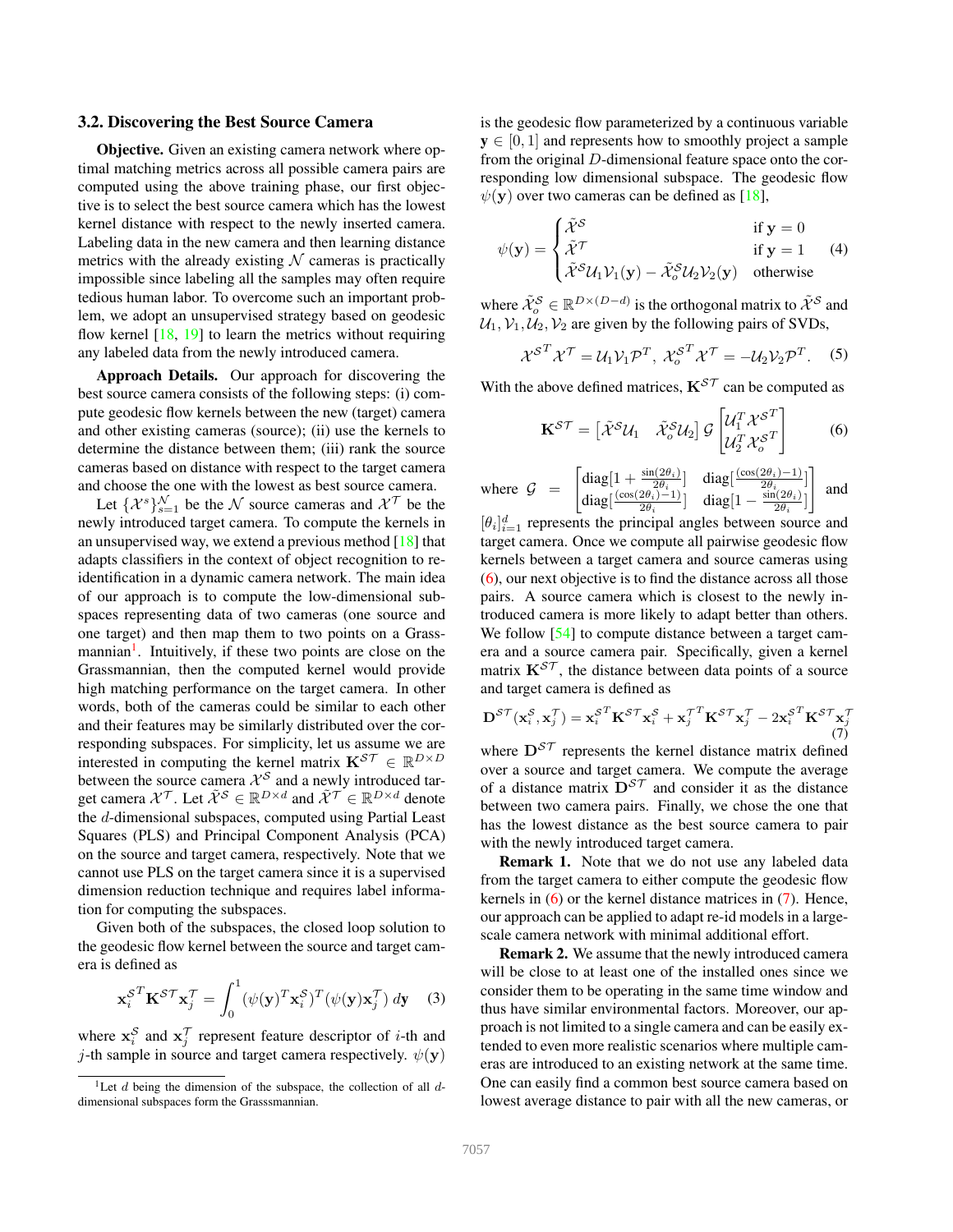<span id="page-4-3"></span>multiple best source cameras, one for each target camera, in an unsupervised way similar to the above approach. Experiments on a large-scale network of 16 cameras show the effectiveness of our approach in scenarios where multiple cameras are introduced at the same time (See Section [4.2\)](#page-5-0).

#### <span id="page-4-0"></span>3.3. Transitive Inference for Re-identification

Objective. In the previous section we have presented a domain perceptive re-identification approach that can effectively find a best source camera to pair with the target camera in a dynamic camera network. Once the best source camera is identified, the next question is: *can we exploit the best source camera information to improve the re-identification accuracy of other camera pairs?*

**Approach Details.** Let  $\{M^{ij}\}_{i,j=1,i\leq j}^{\mathcal{N}}$  be the optimal pair-wise metrics learned in a network of  $N$  cameras fol-lowing Section [3.1](#page-2-1) and  $S^*$  be the best source camera for a newly introduced target camera  $\mathcal T$  following Section [3.2.](#page-3-0)

Motivated by the effectiveness of Schur product in operations research [\[31\]](#page-8-30), we develop a simple yet effective transitive algorithm for exploiting information from the best source camera. Schur product (a.k.a. Hadamard product) has been an important tool for improving the matrix consistency and reliability in multi-criteria decision making. Our problem naturally fits to such decision making systems since our goal is to establish a path between two cameras via the best source camera. Given the best source camera  $S^*$ , we compute the kernel matrix between remaining source cameras and the target camera as follows,

<span id="page-4-1"></span>
$$
\tilde{\mathbf{K}}^{\mathcal{ST}} = \mathbf{M}^{\mathcal{SS}^{\star}} \odot \mathbf{K}^{\mathcal{S}^{\star}\mathcal{T}}, \ \forall [\mathcal{S}]_{i=1}^{\mathcal{N}}, \ \ \mathcal{S} \neq \mathcal{S}^{\star} \qquad (8)
$$

where  $\tilde{\mathbf{K}}^{ST}$  represents the updated kernel matrix between source camera  $S$  and target camera  $T$  by exploiting information from best source camera  $S^*$ . The operator  $\odot$  de-notes Schur product of two matrices. Eq. [8](#page-4-1) establishes an indirect path between camera pair  $(S, \mathcal{T})$  by marginalization over the domain of possible appearances in best source camera  $S^*$ . In other words, camera  $S^*$  plays a role of connector between the target camera  $T$  and all other source cameras.

Summarizing, to adapt re-id models in a dynamic network, we use the kernel matrix  $\mathbf{K}^{\mathcal{S}^{\star}\mathcal{T}}$  computed using [\(6\)](#page-3-2) to obtain the re-id accuracy across the newly inserted target camera and best source camera, whereas we use the updated kernel matrices, computed using  $(8)$  to find the matching accuracy across the target camera and remaining source cameras in an existing network.

Remark 3. While there are more sophisticated strategies to incorporate the side information, the reason to adopt a simple weighting approach as in  $(8)$  is that by doing so we can scale the re-identification models easily to a large scale network involving hundreds of cameras in real-time applications. Furthermore, the proposed transitive algorithm performs satisfactorily in several dynamic camera networks as illustrated in Section [4.](#page-4-2)

#### 3.4. Extension to Semi-supervised Adaptation

Although our framework is designed for unsupervised adaptation of re-id models, it can be easily extended if labeled data from the newly introduced target camera becomes available. Specifically, the label information from target camera can be encoded while computing subspaces. That is, instead of using PCA for estimating the subspaces, we can use Partial Least Squares (PLS) to compute the discriminative subspaces on the target data by exploiting the labeled information. PLS has shown to be effective in finding discriminative subspaces by projecting data with labeled information to a common subspace [\[17,](#page-8-31) [57\]](#page-9-37). This essentially leads to semi-supervised adaptation of re-id models in a dynamic camera network (See experiments in Sec [4.3\)](#page-6-1).

# <span id="page-4-2"></span>4. Experiments

Datasets. We conduct experiments on four different publicly available datasets to verify the effectiveness of our framework, namely WARD [\[51\]](#page-9-7), RAiD [\[12\]](#page-8-4), SAIVT-SoftBio [\[7\]](#page-8-32) and Shinpuhkan2014 [\[27\]](#page-8-33). Although there are number of other datasets (*e.g.* ViPeR [\[20\]](#page-8-34), PRID2011 [\[22\]](#page-8-35) and CUHK [\[33\]](#page-8-36) etc.) for evaluating the performance in reid, these datasets do not fit our purposes since they have only two cameras or are specifically designed for videobased re-identification [\[61\]](#page-9-38). The number of cameras in WARD, RAiD and SAIVT-SoftBio are 3, 4, and 8 respectively. Shinpuhkan2014 is one of the largest publicly available dataset for re-id with 16 cameras. Detailed description of these datasets is available in the supplementary material.

Feature Extraction and Matching. The feature extraction stage consists of extracting Local Maximal Occurrence (LOMO) feature proposed in [\[39\]](#page-9-3) for person representation. The descriptor has 26,960 dimensions. We follow [\[30,](#page-8-28) [52\]](#page-9-5) and apply principal component analysis to reduce the dimensionality to 100 in all our experiments. Without lowdimensional feature, it is computationally infeasible to inverse covariance matrices of both similar and dissimilar pairs as discussed in [\[30,](#page-8-28) [52\]](#page-9-5). To compute distance between cameras, as well as, re-id matching score, we use kernel distance [\[54\]](#page-9-36) (Eq. [7\)](#page-3-3) for a given projection metric.

Performance Measures. We show results in terms of recognition rate as Cumulative Matching Characteristic (CMC) curves and normalized Area Under Curve (nAUC) values, as is common practice in re-id literature [\[26,](#page-8-16) [12,](#page-8-4) [50,](#page-9-25) [71,](#page-9-30) [28\]](#page-8-23). Due to space constraint, we only report average CMC curves for most experiments and leave the full CMC curves in the supplementary material.

Experimental Settings. We maintain following conventions during all our experiments: All the images are normalized to  $128\times 64$  for being consistent with the evaluations carried out by state-of-the-art methods [\[3,](#page-8-1) [12,](#page-8-4) [11\]](#page-8-22). Following the literature  $[12, 30, 39]$  $[12, 30, 39]$  $[12, 30, 39]$  $[12, 30, 39]$  $[12, 30, 39]$ , the training and testing sets are kept disjoint by picking half of the available data for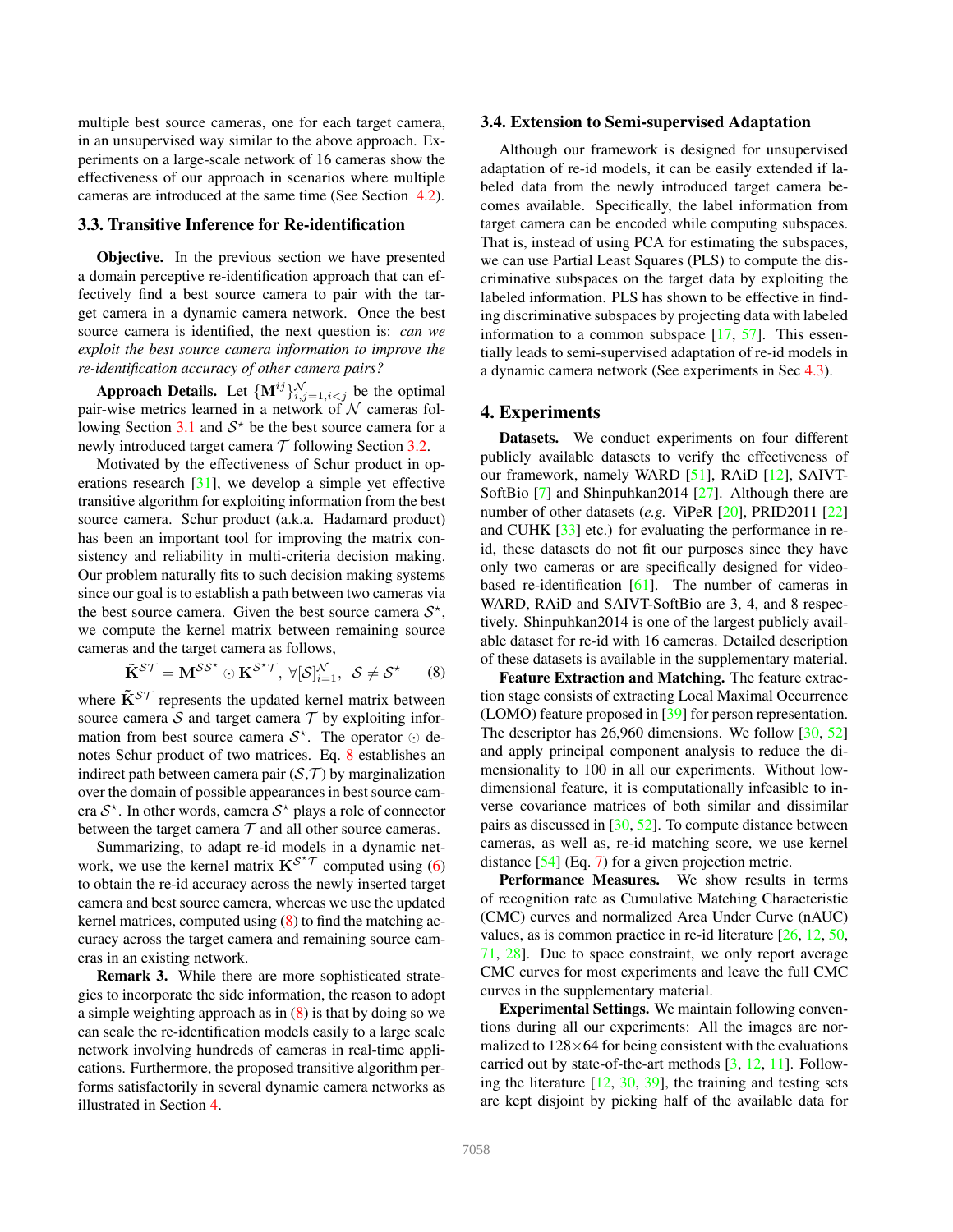<span id="page-5-4"></span>

<span id="page-5-2"></span>Figure 2. CMC curves for WARD dataset with 3 cameras. Plots (a, b, c) show the performance of different methods while introducing camera 1, 2 and 3 respectively to a dynamic network. Please see the text in Section [4.1](#page-5-1) for the analysis of the results. Best viewed in color.



<span id="page-5-3"></span>Figure 3. CMC curves averaged over all target camera combinations, introduced one at a time. (a) Results on RAiD dataset with 4 cameras (b) Results on SAVIT-SoftBio dataset with 8 cameras. Please see the text in Section [4.1](#page-5-1) for the analysis of the results.

training set and rest of the half for testing. We repeated each task 10 times by randomly picking 5 images from each identity both for train and test time. The subspace dimension for all the possible combinations are kept at 50.

#### <span id="page-5-1"></span>4.1. Re-identification by Introducing a New Camera

Goal. The goal of this experiment is to analyze the performance of our unsupervised framework while introducing a single camera to an existing network where optimal distance metrics are learned using an intensive training phase.

Compared Methods. We compare our approach with several unsupervised alternatives which fall into two categories: (i) hand-crafted feature-based methods including CPS  $[11]$  and SDALF  $[3]$ , and (ii) two domain adaptation based methods (Best-GFK and Direct-GFK) based on geodesic flow kernel [\[18\]](#page-8-9). For Best-GFK baseline, we compute the re-id performance of a camera pair by applying the kernel matrix,  $\mathbf{K}^{\mathcal{S}^*\mathcal{T}}$  computed between best source and target camera  $[18]$ , whereas in Direct-GFK baseline, we use the kernel matrix computed directly across source and target camera using [\(6\)](#page-3-2). The purpose of comparing with Best-GFK is to show that the kernel matrix computed across the best source and target camera does not produce optimal re-id performance in computing matching performance across other source cameras and the target camera.

Implementation Details. We use publicly available codes for CPS and SDALF and tested on our experimented datasets. We also implement both Best-GFK and Direct-GFK baselines under the same experimental settings as mentioned earlier to have a fair comparison with our proposed method. For all the datasets, we considered one camera as newly introduced target camera and all the other as source cameras. We considered all the possible combinations for conducting experiments. We first pick which source camera matches best with the target one, and then, use the proposed transitive algorithm to compute the re-id performance across remaining camera pairs.

Results. Fig. [2](#page-5-2) shows the results for all possible 3 combinations (two source and one target) on the 3 camera WARD dataset, whereas Fig. [3](#page-5-3) shows the average performance over all possible combinations by inserting one camera, on RAiD and SAIVT-SoftBio dataset, respectively. From all three figures, the following observations can be made: (i) the proposed framework for re-identification consistently outperforms all compared unsupervised methods on all three datasets by a significant margin. (ii) among the alternatives, CPS baseline is the most competitive. However, the gap is still significant due to the two introduced components working in concert: discovering the best source camera and exploiting its information for reidentification. The rank-1 performance improvements over CPS are 23.44%, 24.50% and 9.98% on WARD, RAiD and SAVIT-SoftBio datasets respectively. (iii) Best-GFK works better than Direct-GFK in most cases, which suggests that kernels computed across the best source camera and target camera can be applied to find the matching accuracy across other camera pairs in re-identification. (iv) Finally, the performance gap between our method and Best-GFK (maximum improvement of 17% in nAUC on RAiD) shows that the proposed transitive algorithm is effective in exploiting information from the best source camera while computing re-id accuracy across camera pairs.

## <span id="page-5-0"></span>4.2. Introducing Multiple Cameras

Goal. The aim of this experiment is to validate the effectiveness of our proposed approach while introducing multiple cameras at the same time in a dynamic camera network.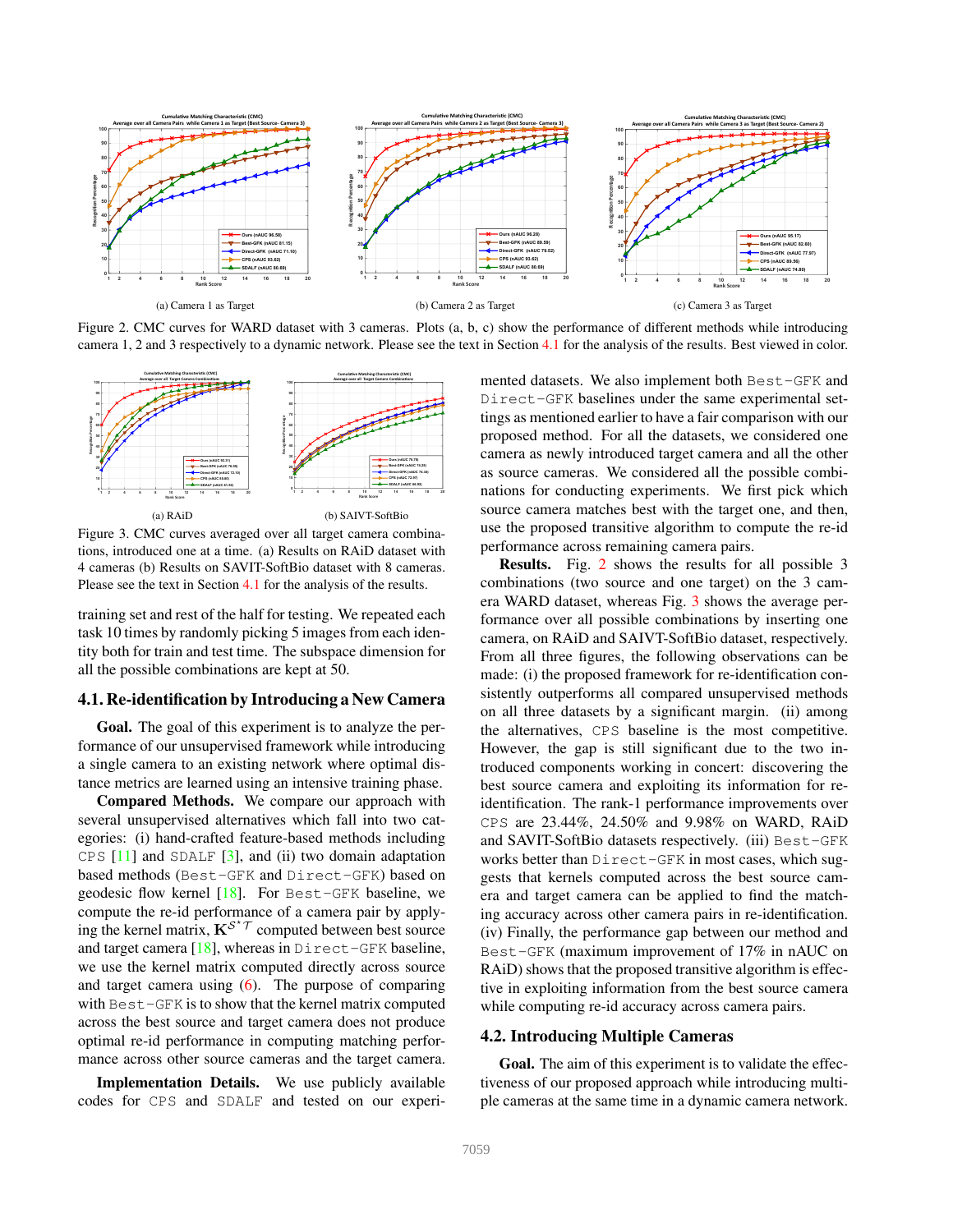<span id="page-6-4"></span>

<span id="page-6-2"></span>Figure 4. CMC curves for Shinpuhkan2014 dataset with 16 cameras. Plots (a, b, c) show the performance of different methods while introducing 2, 3 and 5 cameras respectively at the same time. Please see the text in Section [4.2](#page-5-0) for the analysis of the results.

Implementation Details. We conduct this experiment on Shinpuhkan2014 dataset [\[27\]](#page-8-33) with 16 cameras. We randomly chose 2, 3 and 5 cameras as the target cameras while remaining cameras are possible source cameras. For each case, we pick the common best source camera based on the average distance and follow the same strategy as in Section [4.1.](#page-5-1) Results with multiple best source cameras, one for each target camera, are included in the Supplementary.

Results. Fig. [4](#page-6-2) shows results of our method while randomly introducing 2, 3 and 5 cameras respectively on Shinpuhkan2014 dataset. From Fig. [4](#page-6-2) (a, b, and c), the following observations can be made: (i) Similar to the results in Section [4.1,](#page-5-1) our approach outperforms all compared methods in all three scenarios. This indicates that the proposed method is very effective and can be applied to large-scale dynamic camera networks where multiple cameras can be introduced at the same time. (ii) The gap between ours and Best-GFK is moderate but still we improve by 4% in nAUC values, which corroborates the effectiveness of transitive inference for re-identification in a large-scale camera network.

## <span id="page-6-1"></span>4.3. Extension to Semi-supervised Adaptation

Goal. The proposed method can be easily extended to semi-supervised settings when labeled data from the target camera become available. The objective of this experiment is to analyze the performance of our approach in such settings by incorporating labeled data from the target domain.

Compared Methods. We compare the proposed unsupervised approach with four variants of our method where 10%, 25%, 50% and 100% of the labeled data from target camera are used for estimating kernel matrix respectively.

Implementation Details. We follow same experimental strategy in finding average re-id accuracies over a camera network. However, we use PLS instead of PCA, to compute the discriminative subspaces in target camera by considering 10%, 25%, 50% and 100% labeled data respectively.

Results. We have the following key findings from Fig. [5:](#page-6-3) (i) As expected, the semi-supervised baseline Ours-Semi-100%, works best since it uses all the labeled data from target domain to compute the kernel ma-



<span id="page-6-3"></span>Figure 5. Semi-supervised adaptation with labeled data. Plots (a,b) show CMC curves averaged over all target camera combinations, introduced one at a time, on RAiD and SAVIT-SoftBio respectively. Please see the text in Section [4.3](#page-6-1) for analysis of the results.

trix for finding the best source camera. (ii) Our method remains competitive to Ours-Semi-100% on both datasets (Rank-1 accuracy: 60.04% vs 59.84% on RAiD and 26.41% vs 24.92% on SAVIT-SoftBio). However, it is important to note that collecting labeled samples from the target camera is very difficult in practice. (iii) Interestingly, the performance gap between our unsupervised method and other three semi-supervised baselines (Ours-Semi-50%, Ours-Semi-25%, and Ours-Semi-10%) are moderate on RAiD (Fig. [5-](#page-6-3)a), but on SAVIT-SoftBio, the gap is significant (Fig. [5-](#page-6-3)b). We believe this is probably due to the lack of enough labeled data in the target camera to give a reliable estimate of PLS subspaces.

# <span id="page-6-0"></span>4.4. Re-identification with LDML Metric Learning

Goal. The objective of this experiment is to verify the effectiveness of our approach by changing the initial setup presented in Section [3.1.](#page-2-1) Specifically, our goal is to show the performance of the proposed method by replacing KISSME [\[30\]](#page-8-28) with LDML metric learning [\[21\]](#page-8-29). Ideally, we would expect similar performance improvement by our method, irrespective of the metric learning used to learn the optimal distance metrics in an existing network of cameras.

Results. Fig. [6](#page-7-0) shows results on WARD and RAiD respectively. Following are the analysis of the figures: (i) Our approach outperforms all compared methods in both datasets which suggests that the proposed adaptation tech-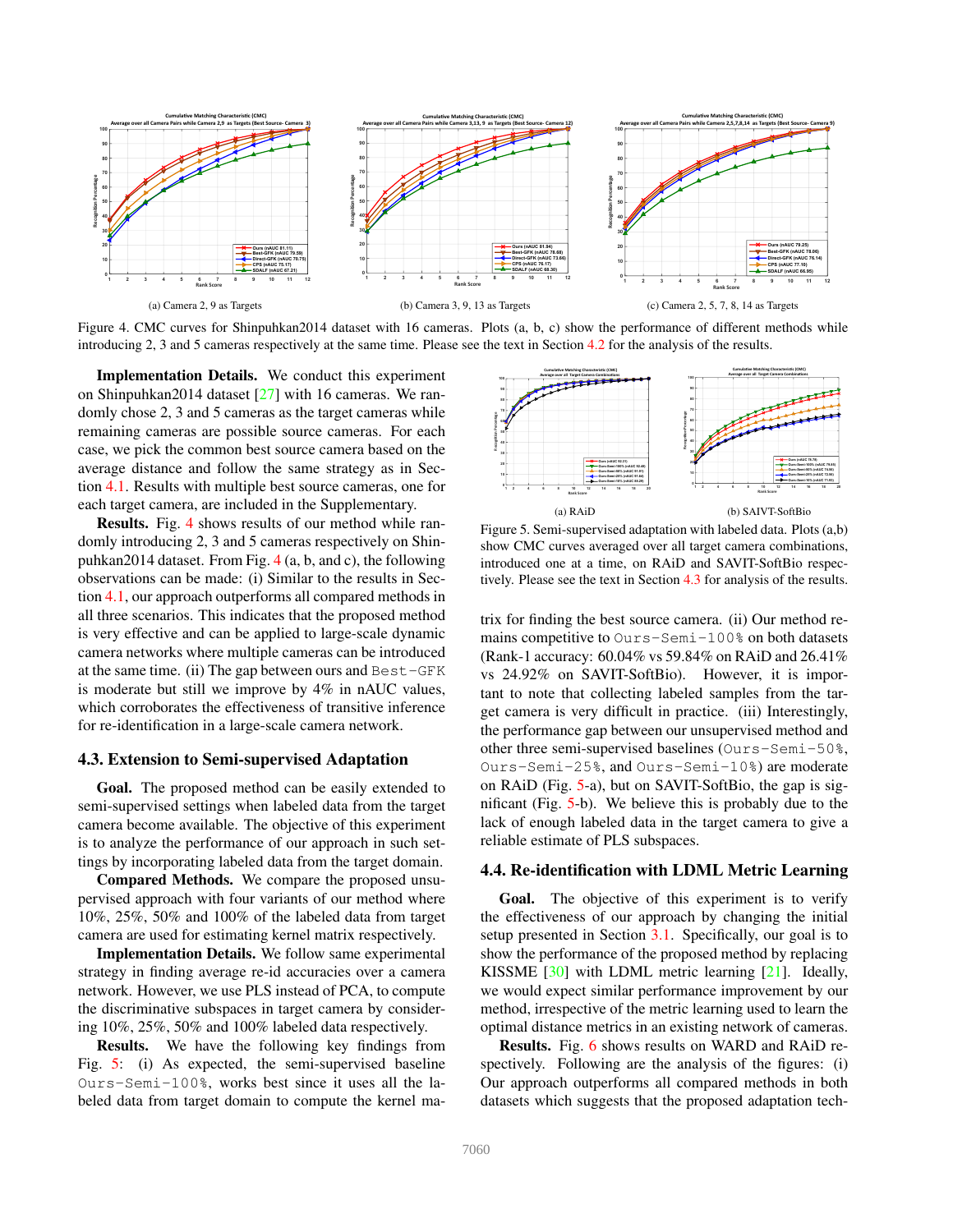<span id="page-7-2"></span>

<span id="page-7-0"></span>Figure 6. Re-id performance with LDML as initial setup. Plots (a,b) show CMC curves averaged over all target camera combinations, introduced one at a time, on WARD and RAiD respectively.

nique works significantly well irrespective of the metric learning method used in the existing camera network. (ii) The proposed approach works slightly better with LDML compared to KISSME on WARD dataset (73.77 vs 68.99 in rank-1 accuracy). However, the margin becomes smaller on RAiD (61.87 vs 59.84) which is relatively a complex re-id dataset with 2 outdoor and 2 indoor cameras. (iii) Although performance of LDML is slightly better than KISSME, it is important to note that KISSME is about 40% faster than that of LDML in learning the metrics in WARD dataset. KISSME is computationally efficient and hence more suitable for learning metrics in a large-scale camera network.

## 4.5. Comparison with Supervised Re-identification

Goal. The objective of this experiment is to compare the performance of our approach with supervised alternatives in a dynamic camera network.

Compared Methods. We compare with several supervised alternatives which fall into two categories: (i) feature transformation based methods including FT [\[49\]](#page-9-12), ICT  $[2]$ , WACN  $[51]$ , that learn the way features get transformed between two cameras and then use it for matching, (ii) metric learning based methods including KISSME [\[30\]](#page-8-28), LDML  $[21]$ , XQDA  $[39]$  and MLAPG  $[38]$ . As mentioned earlier, our model can operate with any initial network setup and hence we show our results with both KISSME and LDML, denoted as Ours-K and Ours-L, respectively. Note that we could not compare with recent deep learning based methods as they are mostly specific to a static setting and also their pairwise camera results are not available on the experimented datasets. We did not re-implement such methods in our dynamic setting as it is very difficult to exactly emulate all the implementation details.

Implementation Details. To report existing feature transformation based methods results, we use prior published performances from [\[12\]](#page-8-4). For metric learning based methods, we use publicly available codes and test on our experimented datasets. Given a newly introduced camera, we use the metric learning based methods to relearn the pairwise distance metrics using the same train/test split, as mentioned earlier in experimental settings. For each datasets, we show the average performance over all possible combi-

<span id="page-7-1"></span>Table 1. Comparison with supervised methods. Numbers show rank-1 recognition scores in % averaged over all possible combinations of target cameras, introduced one at a time.

| <b>Methods</b> | <b>WARD</b> | <b>RAiD</b> | <b>Reference</b>      |
|----------------|-------------|-------------|-----------------------|
| FT             | 49.33       | 39.81       | <b>TPAMI2015 [49]</b> |
| <b>TCT</b>     | 42.51       | 25.31       | ECCV2012 [2]          |
| WACN           | 37.53       | 17.71       | CVPRW2012 [51]        |
| KISSME         | 66.95       | 55.68       | <b>CVPR2012 [30]</b>  |
| T.DMT.         | 58.66       | 61.52       | <b>ICCV2009 [21]</b>  |
| XODA           | 77.20       | 77.81       | TPAMI2015 [39]        |
| MLAPG          | 72.26       | 77.68       | <b>ICCV2015</b> [38]  |
| $Ours-K$       | 68.99       | 59.84       | Proposed              |
| Ours-L         | 73.77       | 61.87       | Proposed              |

nations by introducing one camera at a time.

Results. Table [1](#page-7-1) shows the rank-1 accuracy averaged over all possible target cameras introduced one at a time in a dynamic network. We have the following key findings from Table [1:](#page-7-1) (i) Both variants of our unsupervised approach (Ours-K and Ours-L) outperforms all the feature transformation based approaches on both datasets by a big margin. (ii) On WARD dataset with 3 cameras, our approach is very competitive on both settings: Ours-K outperforms KISSME and LDML whereas Ours-L overcomes MLAPG. This result suggests that our approach is more effective in matching persons across a newly introduced camera and existing source cameras by exploiting information from best source camera via a transitive inference. (iii) On the RAiD dataset with 4 cameras, the performance gap between our method and metric-learning based methods begins to increase. This is expected as with a large network involving a higher number of camera pairs, an unsupervised approach can not compete with a supervised one, especially, when the latter one is using an intensive training phase. However, we would like to point out once more that in practice collecting labeled samples from a newly inserted camera is very difficult and unrealistic in actual scenarios.

We refer the reader to the supplementary material for more detailed results (individual CMC curves) along with qualitative matching results on all datasets.

### 5. Conclusions

We presented an unsupervised framework to adapt reidentification models in a dynamic network, where a new camera may be temporarily inserted into an existing system to get additional information. We developed a domain perceptive re-identification method based on geodesic flow kernel to find the best source camera to pair with a newly introduced target camera, without requiring a very expensive training phase. In addition, we introduced a simple yet effective transitive inference algorithm that can exploit information from best source camera to improve the accuracy across other camera pairs. Extensive experiments on several benchmark datasets well demonstrate the efficacy of our method over state-of-the-art methods.

Acknowledgements: This work is partially supported by NSF grant CPS 1544969.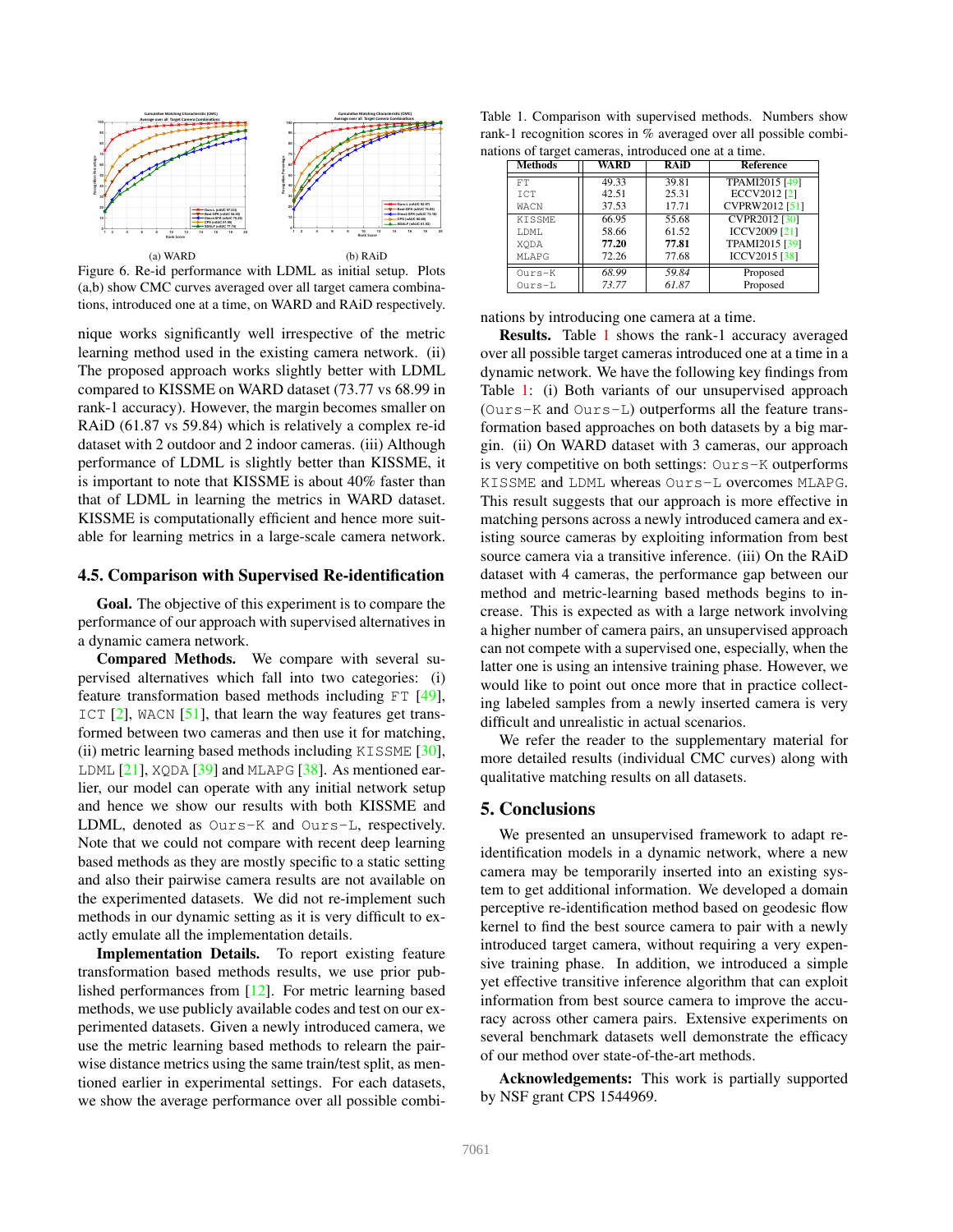# References

- <span id="page-8-18"></span>[1] E. Ahmed, M. Jones, and T. K. Marks. An improved deep learning architecture for person re-identification. In *CVPR*, 2015. [3](#page-2-2)
- <span id="page-8-37"></span>[2] T. Avraham, I. Gurvich, M. Lindenbaum, and S. Markovitch. Learning implicit transfer for person re-identification. In *ECCV*, 2012. [8](#page-7-2)
- <span id="page-8-1"></span>[3] L. Bazzani, M. Cristani, and V. Murino. Symmetry-driven accumulation of local features for human characterization and re-identification. *CVIU*, 2013. [1,](#page-0-1) [2,](#page-1-0) [5,](#page-4-3) [6](#page-5-4)
- <span id="page-8-25"></span>[4] A. Bendale and T. Boult. Towards open world recognition. In *CVPR*, 2015. [3](#page-2-2)
- <span id="page-8-12"></span>[5] A. Bhuiyan, A. Perina, and V. Murino. Person reidentification by discriminatively selecting parts and features. In *ECCV*, 2014. [2](#page-1-0)
- <span id="page-8-11"></span>[6] A. Bhuiyan, A. Perina, and V. Murino. Exploiting multiple detections to learn robust brightness transfer functions in reidentification systems. In *ICIP*, 2015. [2](#page-1-0)
- <span id="page-8-32"></span>[7] A. Bialkowski, S. Denman, S. Sridharan, C. Fookes, and P. Lucey. A database for person re-identification in multicamera surveillance networks. In *DICTA*, 2012. [5](#page-4-3)
- <span id="page-8-26"></span>[8] O. Camps, M. Gou, T. Hebble, S. Karanam, O. Lehmann, Y. Li, R. Radke, Z. Wu, and F. Xiong. From the lab to the real world: Re-identification in an airport camera network. *TCSVT*, 2016. [3](#page-2-2)
- <span id="page-8-10"></span>[9] A. Chakraborty, A. Das, and A. K. Roy-Chowdhury. Network consistent data association. *TPAMI*, 2016. [2](#page-1-0)
- <span id="page-8-17"></span>[10] D. Cheng, Y. Gong, S. Zhou, J. Wang, and N. Zheng. Person re-identification by multi-channel parts-based cnn with improved triplet loss function. In *CVPR*, 2016. [2](#page-1-0)
- <span id="page-8-22"></span>[11] D. S. Cheng, M. Cristani, M. Stoppa, L. Bazzani, and V. Murino. Custom pictorial structures for re-identification. In *BMVC*, 2011. [3,](#page-2-2) [5,](#page-4-3) [6](#page-5-4)
- <span id="page-8-4"></span>[12] A. Das, A. Chakraborty, and A. K. Roy-Chowdhury. Consistent re-identification in a camera network. In *ECCV*, 2014. [1,](#page-0-1) [5,](#page-4-3) [8](#page-7-2)
- <span id="page-8-20"></span>[13] A. Das, R. Panda, and A. Roy-Chowdhury. Active image pair selection for continuous person re-identification. In *ICIP*, 2015. [3](#page-2-2)
- <span id="page-8-21"></span>[14] A. Das, R. Panda, and A. K. Roy-Chowdhury. Continuous adaptation of multi-camera person identification models through sparse non-redundant representative selection. *CVIU*, 2017. [3](#page-2-2)
- <span id="page-8-5"></span>[15] H. Daumé III. Frustratingly easy domain adaptation.  $arXiv$ *preprint arXiv:0907.1815*, 2009. [2](#page-1-0)
- <span id="page-8-3"></span>[16] J. Garcia, N. Martinel, C. Micheloni, and A. Gardel. Person re-identification ranking optimisation by discriminant context information analysis. In *ICCV*, 2015. [1](#page-0-1)
- <span id="page-8-31"></span>[17] P. Geladi and B. R. Kowalski. Partial least-squares regression: a tutorial. *Analytica chimica acta*, 1986. [5](#page-4-3)
- <span id="page-8-9"></span>[18] B. Gong, Y. Shi, F. Sha, and K. Grauman. Geodesic flow kernel for unsupervised domain adaptation. In *CVPR*, 2012. [2,](#page-1-0) [4,](#page-3-4) [6](#page-5-4)
- <span id="page-8-8"></span>[19] R. Gopalan, R. Li, and R. Chellappa. Domain adaptation for object recognition: An unsupervised approach. In *ICCV*, 2011. [2,](#page-1-0) [4](#page-3-4)
- <span id="page-8-34"></span>[20] D. Gray and H. Tao. Viewpoint invariant pedestrian recognition with an ensemble of localized features. In *ECCV*, 2008. [5](#page-4-3)
- <span id="page-8-29"></span>[21] M. Guillaumin, J. Verbeek, and C. Schmid. Is that you? metric learning approaches for face identification. In *ICCV*, 2009. [3,](#page-2-2) [7,](#page-6-4) [8](#page-7-2)
- <span id="page-8-35"></span>[22] M. Hirzer, C. Beleznai, P. M. Roth, and H. Bischof. Person re-identification by descriptive and discriminative classification. In *Scandinavian conference on Image analysis*, 2011. [5](#page-4-3)
- <span id="page-8-15"></span>[23] M. Hirzer, P. M. Roth, M. Köstinger, and H. Bischof. Relaxed pairwise learned metric for person re-identification. In *ECCV*, 2012. [2](#page-1-0)
- <span id="page-8-7"></span>[24] L. Jie, T. Tommasi, and B. Caputo. Multiclass transfer learning from unconstrained priors. In *ICCV*, 2011. [2](#page-1-0)
- <span id="page-8-0"></span>[25] S. Karanam, M. Gou, Z. Wu, A. Rates-Borras, O. Camps, and R. J. Radke. A comprehensive evaluation and benchmark for person re-identification: Features, metrics, and datasets. *arXiv preprint arXiv:1605.09653*, 2016. [1](#page-0-1)
- <span id="page-8-16"></span>[26] S. Karanam, Y. Li, and R. J. Radke. Person re-identification with discriminatively trained viewpoint invariant dictionaries. In *ICCV*, 2015. [2,](#page-1-0) [5](#page-4-3)
- <span id="page-8-33"></span>[27] Y. Kawanishi, Y. Wu, M. Mukunoki, and M. Minoh. Shinpuhkan2014: A multi-camera pedestrian dataset for tracking people across multiple cameras. In *20th Korea-Japan Joint Workshop on Frontiers of Computer Vision*, 2014. [5,](#page-4-3) [7](#page-6-4)
- <span id="page-8-23"></span>[28] E. Kodirov, T. Xiang, Z. Fu, and S. Gong. Person reidentification by unsupervised  $\ell_1$  graph learning. In *ECCV*, 2016. [3,](#page-2-2) [5](#page-4-3)
- <span id="page-8-24"></span>[29] E. Kodirov, T. Xiang, and S. Gong. Dictionary learning with iterative laplacian regularisation for unsupervised person reidentification. In *BMVC*, 2015. [3](#page-2-2)
- <span id="page-8-28"></span>[30] M. Köstinger, M. Hirzer, P. Wohlhart, P. M. Roth, and H. Bischof. Large scale metric learning from equivalence constraints. In *CVPR*, 2012. [3,](#page-2-2) [5,](#page-4-3) [7,](#page-6-4) [8](#page-7-2)
- <span id="page-8-30"></span>[31] G. Kou, D. Ergu, and J. Shang. Enhancing data consistency in decision matrix: Adapting hadamard model to mitigate judgment contradiction. *European Journal of Operational Research*, 2014. [5](#page-4-3)
- <span id="page-8-6"></span>[32] B. Kulis, K. Saenko, and T. Darrell. What you saw is not what you get: Domain adaptation using asymmetric kernel transforms. In *CVPR*, 2011. [2](#page-1-0)
- <span id="page-8-36"></span>[33] W. Li and X. Wang. Locally aligned feature transforms across views. In *CVPR*, 2013. [5](#page-4-3)
- <span id="page-8-27"></span>[34] W. Li, R. Zhao, and X. Wang. Human reidentification with transferred metric learning. In *ACCV*, 2012. [3](#page-2-2)
- <span id="page-8-19"></span>[35] W. Li, R. Zhao, T. Xiao, and X. Wang. Deepreid: Deep filter pairing neural network for person re-identification. In *CVPR*, 2014. [3](#page-2-2)
- <span id="page-8-13"></span>[36] Z. Li, S. Chang, F. Liang, T. S. Huang, L. Cao, and J. R. Smith. Learning locally-adaptive decision functions for person verification. In *CVPR*, 2013. [2](#page-1-0)
- <span id="page-8-2"></span>[37] S. Liao, Y. Hu, X. Zhu, and S. Z. Li. Person re-identification by local maximal occurrence representation and metric learning. In *CVPR*, 2015. [1,](#page-0-1) [2](#page-1-0)
- <span id="page-8-14"></span>[38] S. Liao and S. Z. Li. Efficient psd constrained asymmetric metric learning for person re-identification. In *ICCV*, 2015. [2,](#page-1-0) [8](#page-7-2)